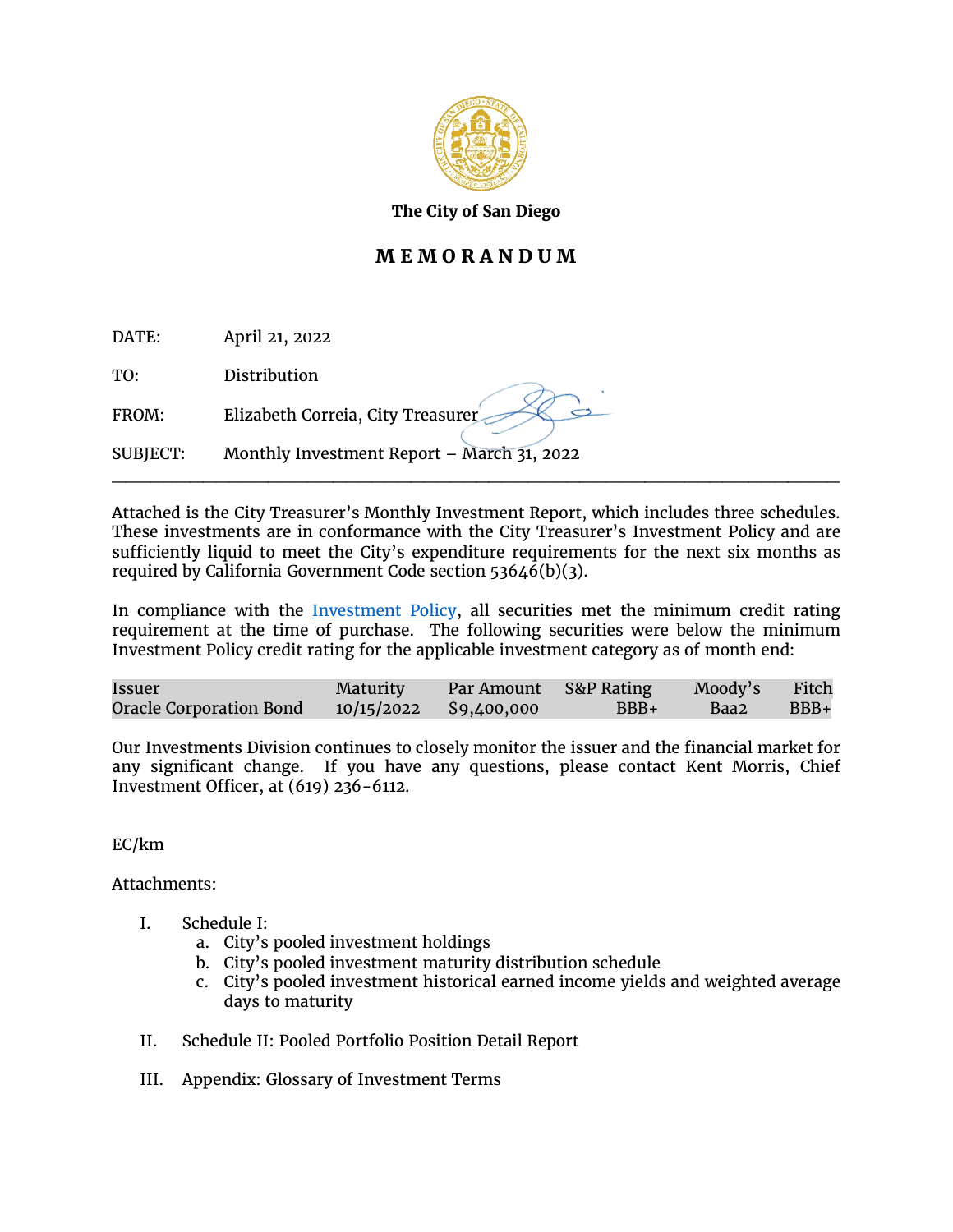Page 2 Distribution April 21, 2022

## Distribution:

Honorable Mayor Todd Gloria Honorable Mara Elliott, City Attorney Honorable Council President Elo-Rivera and Members of the City Council Paola Avila, Chief of Staff, Office of the Mayor Jay Goldstone, Chief Operating Officer Charles Modica, Independent Budget Analyst Deborah Higgins, Investment Advisory Committee Stefan Meierhofer, Investment Advisory Committee Jayson Schmitt, Investment Advisory Committee Matt Vespi, Chief Financial Officer and Investment Advisory Committee Lakshmi Kommi, Director, Debt Management and Investment Advisory Committee

cc: Jessica Lawrence, Director of Policy, Office of the Mayor Rolando Charvel, Director, Department of Finance and City Comptroller Kent J. Morris, Chief Investment Officer, Office of the City Treasurer Nicole LeClair-Miller, Deputy Director, Office of the City Treasurer Jeremy Shortess, Principal Accountant, Office of the City Treasurer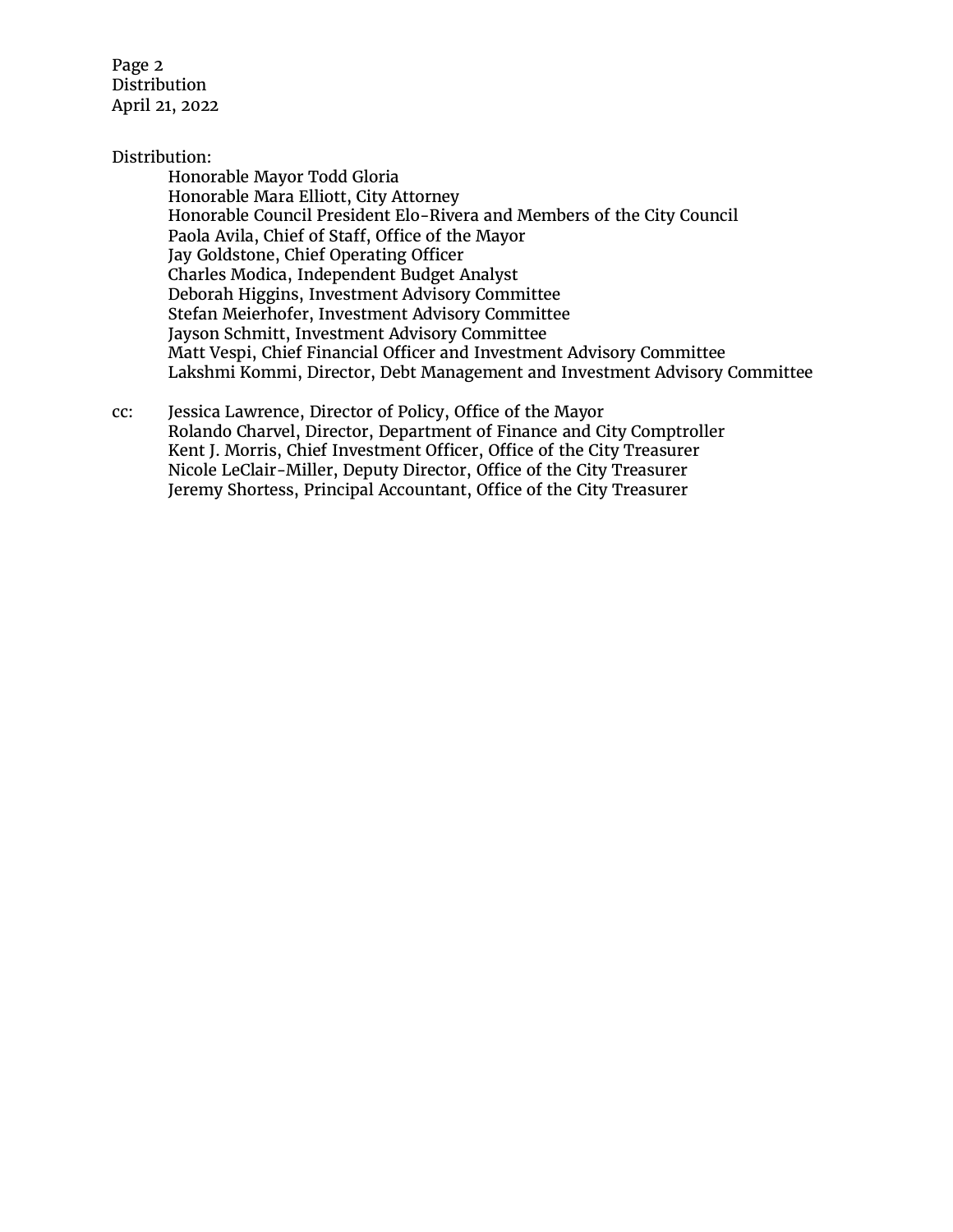**Office of the City Treasurer**



#### **ASSET ALLOCATION**

| Assets $(000's)$                    | <b>Current Par</b><br>Value | <b>Current Book</b><br>Value | <b>Market Value</b> | Mkt/Book | <b>Yield to</b><br><b>Maturity</b> |
|-------------------------------------|-----------------------------|------------------------------|---------------------|----------|------------------------------------|
| <b>ASSET BACKED SECURITIES</b>      | 76,500                      | 77,075                       | 75,237              | 97.61%   | 0.95%                              |
| <b>COMMERCIAL PAPER</b>             | 640,100                     | 639,142                      | 638,775             | 99.94%   | 0.31%                              |
| <b>CORPORATE MTN/BONDS</b>          | 211,924                     | 213,607                      | 210,685             | 98.63%   | 1.65%                              |
| <b>LOCAL AGENCY INVESTMENT FUND</b> | 65,742                      | 65,742                       | 65,742              | 100.00%  | 0.23%                              |
| <b>TREASURY BILLS</b>               | 215,000                     | 214,673                      | 214,723             | 100.02%  | 0.41%                              |
| <b>TREASURY NOTES/BONDS</b>         | 1,360,000                   | 1,363,779                    | 1,318,405           | 96.67%   | $0.54\%$                           |
| <b>AGENCY DISCOUNT NOTES</b>        | 50,000                      | 49,986                       | 49,997              | 100.02%  | $0.15\%$                           |
| Totals $(000's)$ :                  | 2,619,266                   | 2,624,004                    | 2,573,565           | 98.08%   | 0.56%                              |

| <b>Portfolio Breakdown &amp; Statistics</b> |           |                                 |
|---------------------------------------------|-----------|---------------------------------|
|                                             | Liquidity | Core                            |
| <b>Portfolio Size</b>                       |           | \$1,024,316,045 \$1,599,688,208 |
| % of total pool                             | 39.04%    | 60.96%                          |
| Portfolio Duration*                         | 0.19      | 1.80                            |
| <b>Index Duration*</b>                      | 0.26      | 1.86                            |
| % of index                                  | 74.19%    | 96.77%                          |
| <b>Weighted Average Days to Maturity</b>    | 70        | 680                             |
| <b>Earned Income Yield</b>                  | $0.444\%$ | 0.610%                          |

\* Macaulay's Duration for Liquidity and Effective Duration for Core.



**Pooled Portfolio Composition by Book Value**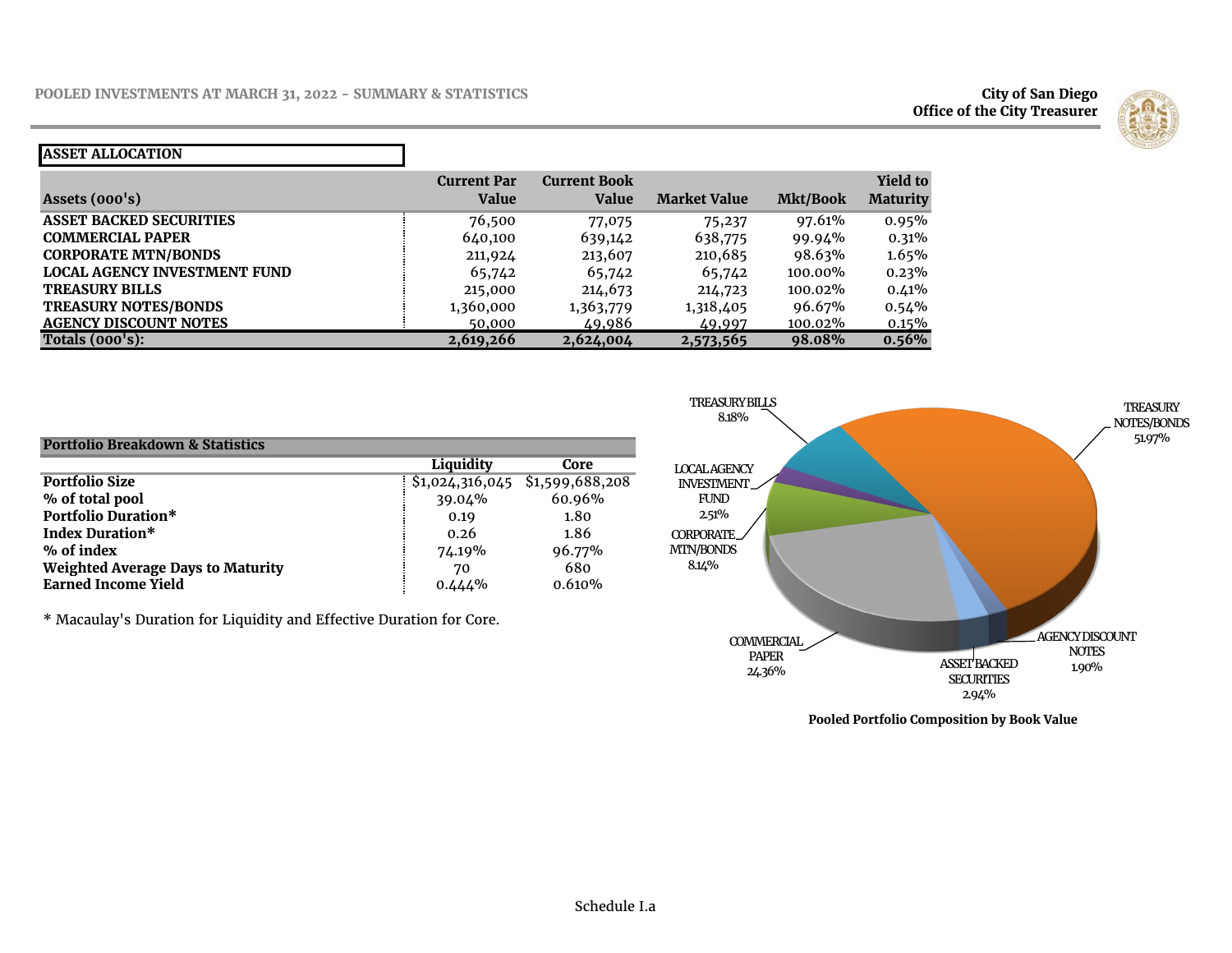**Office of the City Treasurer**



| <b>IMATURITY DISTRIBUTION</b>       |             |             |             |            |          |          |            |            | <b>SAND LEVEL SON</b> |
|-------------------------------------|-------------|-------------|-------------|------------|----------|----------|------------|------------|-----------------------|
| Current Book Value (000's)          | $0 - 3$ Mos | $3 - 6$ Mos | $6 - 9$ Mos | $9-12$ Mos | $1-2$ Yr | $2-3$ Yr | $3 - 4$ Yr | $4 - 5$ Yr | Totals (000's)        |
| <b>ASSET BACKED SECURITIES</b>      |             | 20,117      |             | 11,997     |          | 44,961   |            |            | 77,075                |
| <b>COMMERCIAL PAPER</b>             | 284,832     | 354,310     |             |            |          |          |            |            | 639,142               |
| <b>CORPORATE MTN/BONDS</b>          | 54,773      |             | 24,462      | 22,910     | 91,485   | 19,977   |            |            | 213,607               |
| <b>LOCAL AGENCY INVESTMENT FUND</b> | 65,742      |             |             |            |          |          |            |            | 65,742                |
| <b>TREASURY BILLS</b>               | 214,673     |             |             |            |          |          |            |            | 214,673               |
| <b>TREASURY NOTES/BONDS</b>         |             |             |             | 154,433    | 510,015  | 699,331  |            |            | 1,363,779             |
| <b>AGENCY DISCOUNT NOTES</b>        | 49,986      |             |             |            |          |          |            |            | 49,986                |
| Totals $(000's)$ :                  | 670,006     | 374,427     | 24,462      | 189,340    | 601,501  | 764,269  |            | 0          | 2,624,004             |
| % of Portfolio                      | 25.53%      | $14.27\%$   | $0.93\%$    | $7.22\%$   | 22.92%   | 29.13%   | $0.00\%$   | $0.00\%$   | 100.00%               |

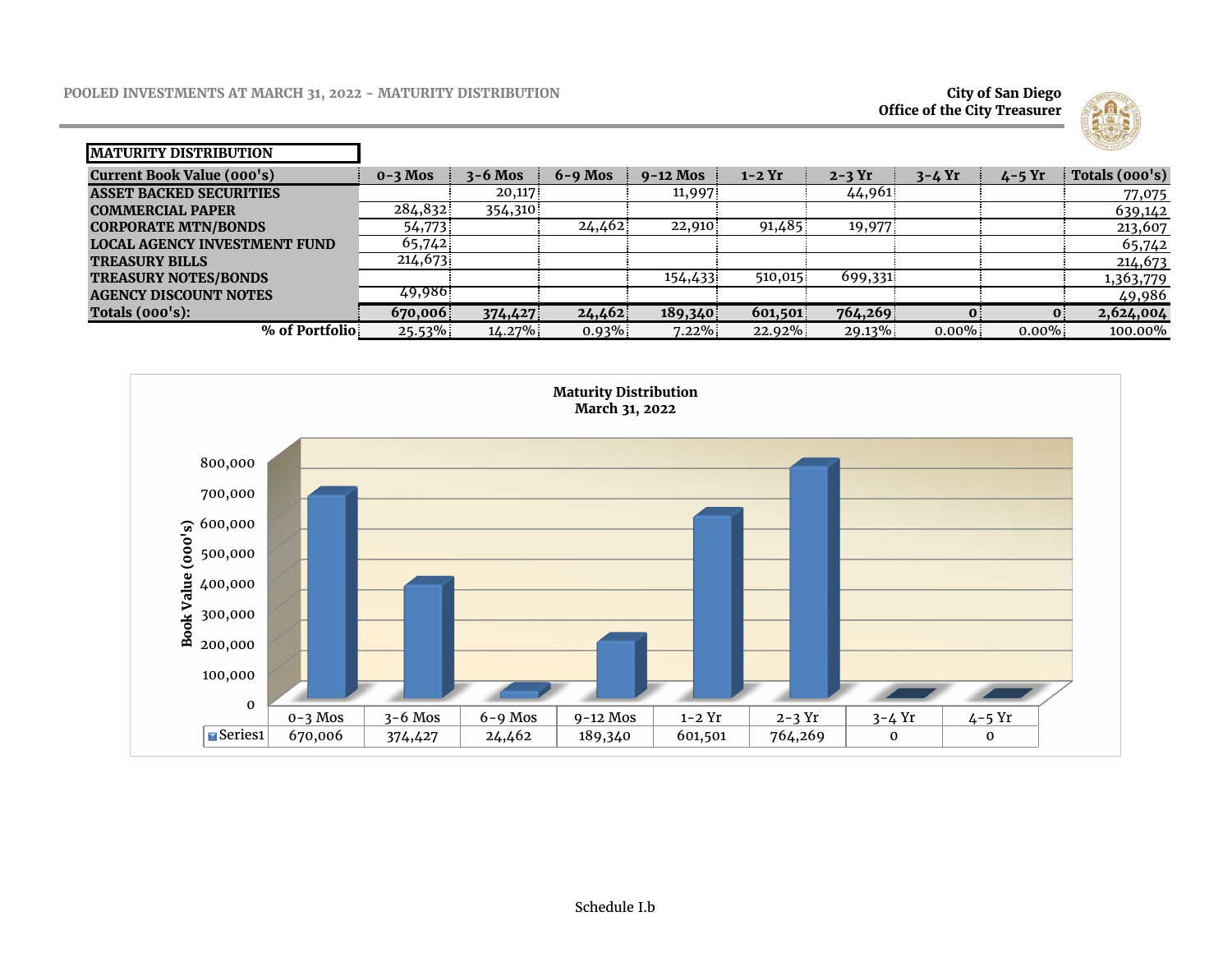

### **PORTFOLIO - EARNED INCOME YIELD**

|               | Earned   | <b>Weighted Avg</b> |
|---------------|----------|---------------------|
|               | Income   | Days to             |
| Month         | Yield    | Maturity            |
| <b>Mar-21</b> | $1.22\%$ | 465.35              |
| $Ar-21$       | 1.51%    | 462.35              |
| $May-21$      | 1.04%    | 465.93              |
| Jun-21        | 0.82%    | 404.34              |
| Jul-21        | 1.33%    | 501.39              |
| $Aug-21$      | 0.92%    | 493.08              |
| $Sep-21$      | 1.01%    | 490.26              |
| $Oct-21$      | 1.15%    | 509.97              |
| <b>Nov-21</b> | 1.07%    | 508.49              |
| <b>Dec-21</b> | 0.62%    | 479.35              |
| Jan-22        | 0.95%    | 451.45              |
| <b>Feb-22</b> | 0.51%    | 438.77              |
| Mar-22        | $0.55\%$ | 442.29              |



### **Yield and Weighted Average Days to Maturity Trends**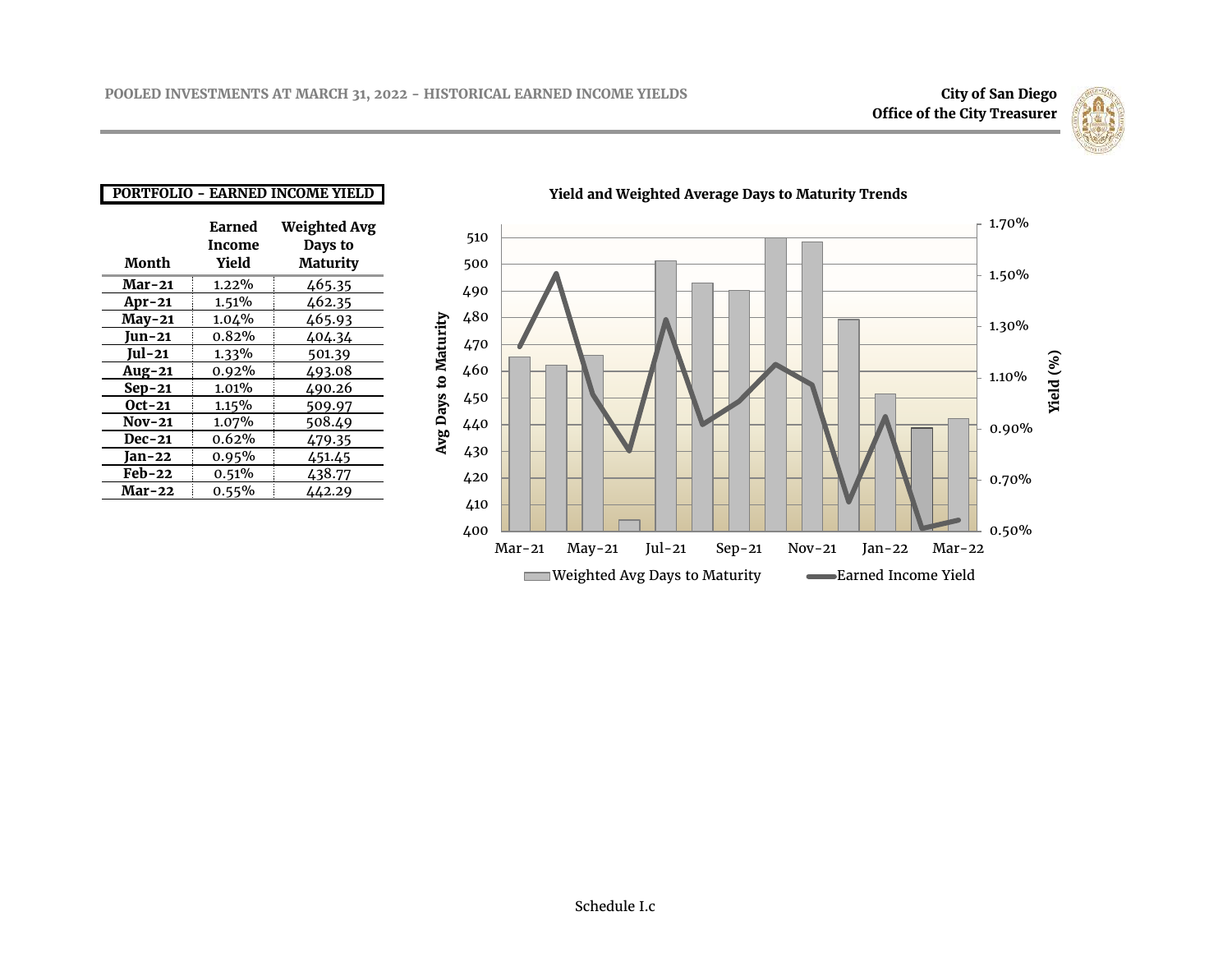#### **POOLED INVESTMENTS AT MARCH 31, 2022 - PORTFOLIO POSITION DETAIL**



| <b>TREASURY BILLS</b>                              | Issuer                                   | <b>CUSIP</b>           | Coupon         | Yield to             | Modified             | Purchase               | Maturity               |                                   | Current Par Value Current Book Value | Market Value                      | <b>Market</b>          | Price                            |
|----------------------------------------------------|------------------------------------------|------------------------|----------------|----------------------|----------------------|------------------------|------------------------|-----------------------------------|--------------------------------------|-----------------------------------|------------------------|----------------------------------|
|                                                    |                                          |                        | Rate           | Maturity             | Duration             | Date                   | Date                   |                                   |                                      |                                   | Price                  | Source                           |
| US Treasury Bill                                   | <b>US Treasury</b>                       | 912796R50              | 0.316          | 0.316                | 0.249                | 1/28/2022              | 6/30/2022              | 50,000,000.00                     | 49,932,850.00                        | 49,935,500.00                     |                        | 99.871 IDC-FIS                   |
| <b>US Treasury Bill</b>                            | <b>US Treasury</b>                       | 912796R50              | 0.431          | 0.432                | 0.249                | 2/10/2022              | 6/30/2022              | 50,000,000.00                     | 49,916,194.44                        | 49,935,500.00                     |                        | 99.871 IDC-FIS                   |
| US Treasury Bill<br><b>US Treasury Bill</b>        | <b>US Treasury</b><br>US Treasury        | 912796R50<br>912796R50 | 0.448<br>0.411 | 0.449<br>0.412       | 0.249<br>0.249       | 2/25/2022<br>2/28/2022 | 6/30/2022<br>6/30/2022 | 100,000,000.00<br>15,000,000.00   | 99,844,444.44<br>14,979,087.17       | 99,871,000.00<br>14,980,650.00    |                        | 99.871 IDC-FIS<br>99.871 IDC-FIS |
|                                                    | Total<br>Count 4                         |                        | 0.411          | 0.411                | 0.249                |                        |                        | 215,000,000.00                    | 214,672,576.05                       | 214,722,650.00                    | 99.871                 |                                  |
|                                                    |                                          |                        |                |                      |                      |                        |                        |                                   |                                      |                                   |                        |                                  |
| <b>TREASURY</b><br><b>NOTES/BONDS</b>              | Issuer                                   | <b>CUSIP</b>           | Coupon<br>Rate | Yield to<br>Maturity | Modified<br>Duration | Purchase<br>Date       | Maturity<br>Date       |                                   | Current Par Value Current Book Value | <b>Market Value</b>               | Market<br>Price        | Price<br>Source                  |
| <b>US Treasury Note</b>                            | <b>US Treasury</b>                       | 912828Z29              | 1.500          | 1.332                | 0.785                | 2/3/2020               | 1/15/2023              | 25,000,000.00                     | 25,121,093.75                        | 25,001,000.00                     |                        | 100.004 IDC-FIS                  |
| <b>US Treasury Note</b>                            | <b>US Treasury</b>                       | 912828Z29              | 1.500          | 0.180                | 0.785                | 6/1/2020               | 1/15/2023              | 125,000,000.00                    | 129,311,523.44                       | 125,005,000.00                    | 100.004                | <b>IDC-FIS</b>                   |
| <b>US Treasury Note</b>                            | <b>US Treasury</b>                       | 912828ZU7              | 0.250          | 0.168                | 1.204                | 7/1/2020               | 6/15/2023              | 100,000,000.00                    | 100,242,187.50                       | 98,082,000.00                     |                        | 98.082 IDC-FIS                   |
| <b>US Treasury Note</b>                            | <b>US Treasury</b>                       | 912828ZU7              | 0.250          | 0.123                | 1.204                | 8/3/2020               | 6/15/2023              | 25,000,000.00                     | 25,090,820.31                        | 24,520,500.00                     |                        | 98.082 IDC-FIS                   |
| <b>US Treasury Note</b><br>US Treasury Note        | <b>US Treasury</b><br>US Treasury        | 912828ZU7<br>91282CAK7 | 0.250<br>0.125 | 0.138<br>0.153       | 1.204                | 9/1/2020<br>10/1/2020  | 6/15/2023<br>9/15/2023 | 25,000,000.00<br>50,000,000.00    | 25,078,125.00                        | 24,520,500.00                     |                        | 98.082 IDC-FIS<br>97.199 IDC-FIS |
| <b>US Treasury Note</b>                            | <b>US Treasury</b>                       | 91282CAK7              | 0.125          | 0.191                | 1.455<br>1.455       | 11/2/2020              | 9/15/2023              | 50,000,000.00                     | 49,958,984.38<br>49,906,250.00       | 48,599,500.00<br>48,599,500.00    |                        | 97.199 IDC-FIS                   |
| <b>US Treasury Note</b>                            | <b>US Treasury</b>                       | 91282CAW1              | 0.250          | 0.186                | 1.618                |                        | 12/1/2020 11/15/2023   | 50,000,000.00                     | 50,093,750.00                        | 48,476,500.00                     |                        | 96.953 IDC-FIS                   |
| <b>US Treasury Note</b>                            | <b>US Treasury</b>                       | 91282CAW1              | 0.250          | 0.153                | 1.618                |                        | 1/5/2021 11/15/2023    | 50,000,000.00                     | 50,138,671.88                        | 48,476,500.00                     |                        | 96.953 IDC-FIS                   |
| <b>US Treasury Note</b>                            | <b>US Treasury</b>                       | 91282CBE0              | 0.125          | 0.174                | 1.787                | 2/1/2021               | 1/15/2024              | 50,000,000.00                     | 49,927,734.38                        | 48,138,500.00                     |                        | 96.277 IDC-FIS                   |
| <b>US Treasury Note</b>                            | <b>US Treasury</b>                       | 91282CBE0              | 0.125          | 0.316                | 1.787                | 3/1/2021               | 1/15/2024              | 50,000,000.00                     | 49,726,562.50                        | 48,138,500.00                     |                        | 96.277 IDC-FIS                   |
| <b>US Treasury Note</b>                            | <b>US Treasury</b>                       | 91282CBR1              | 0.250          | 0.334                | 1.952                | 4/1/2021               | 3/15/2024              | 60,000,000.00                     | 59,852,343.75                        | 57,675,000.00                     |                        | 96.125 IDC-FIS                   |
| <b>US Treasury Note</b>                            | <b>US Treasury</b>                       | 91282CBV2              | 0.375          | 0.336                | 2.030                | 5/4/2021               | 4/15/2024              | 50,000,000.00                     | 50,056,640.63                        | 48,060,500.00                     |                        | 96.121 IDC-FIS                   |
| <b>US Treasury Note</b>                            | <b>US Treasury</b>                       | 91282CCC3<br>91282CCG4 | 0.250          | 0.296                | 2.116<br>2.199       | 5/28/2021<br>7/1/2021  | 5/15/2024              | 75,000,000.00                     | 74,897,460.94                        | 71,739,000.00                     |                        | 95.652 IDC-FIS                   |
| <b>US Treasury Note</b><br><b>US Treasury Note</b> | <b>US Treasury</b><br><b>US Treasury</b> | 91282CCL3              | 0.250<br>0.375 | 0.458<br>0.346       | 2.280                | 8/3/2021               | 6/15/2024<br>7/15/2024 | 50,000,000.00<br>50,000,000.00    | 49,695,312.50<br>50,042,968.75       | 47,720,500.00<br>47,760,000.00    |                        | 95.441 IDC-FIS<br>95.520 IDC-FIS |
| <b>US Treasury Note</b>                            | US Treasury                              | 91282CCT6              | 0.375          | 0.398                | 2.363                | 9/1/2021               | 8/15/2024              | 75,000,000.00                     | 74,950,195.31                        | 71,478,750.00                     |                        | 95.305 IDC-FIS                   |
| <b>US Treasury Note</b>                            | <b>US Treasury</b>                       | 91282CCX7              | 0.375          | 0.527                | 2.446                | 10/1/2021              | 9/15/2024              | 50,000,000.00                     | 49,777,343.75                        | 47,544,900.00                     |                        | 95.090 UPRICE                    |
| <b>US Treasury Note</b>                            | <b>US Treasury</b>                       | 91282CDB4              | 0.625          | 0.760                | 2.516                |                        | 11/1/2021 10/15/2024   | 75,000,000.00                     | 74,725,993.73                        | 71,654,325.00                     |                        | 95.539 UPRICE                    |
| <b>US Treasury Note</b>                            | <b>US Treasury</b>                       | 91282CDH1              | 0.750          | 0.749                | 2.594                |                        | 12/1/2021 11/15/2024   | 50,000,000.00                     | 50,018,527.72                        | 47,832,050.00                     |                        | 95.664 UPRICE                    |
| <b>US Treasury Note</b>                            | <b>US Treasury</b>                       | 91282CDN8              | 1.000          | 0.947                | 2.669                |                        | 1/3/2022 12/15/2024    | 75,000,000.00                     | 75,153,406.16                        | 72,067,500.00                     |                        | 96.090 UPRICE                    |
| <b>US Treasury Note</b>                            | <b>US Treasury</b>                       | 912828Z52              | 1.375          | 1.402                | 2.783                | 2/1/2022               | 1/31/2025              | 50,000,000.00                     | 49,962,836.67                        | 48,455,000.00                     |                        | 96.910 UPRICE                    |
| <b>US Treasury Note</b>                            | <b>US Treasury</b>                       | 91282CDZ1              | 1.500          | 1.638                | 2.817                | 3/1/2022               | 2/15/2025              | 50,000,000.00                     | 49,829,786.77                        | 48,652,500.00                     |                        | 97.305 IDC-FIS                   |
| <b>US Treasury Note</b>                            | <b>US Treasury</b><br>Total<br>Count 24  | 9128284F4              | 2.625<br>0.648 | 2.471<br>0.539       | 2.905<br>1.933       | 3/31/2022              | 3/31/2025              | 50,000,000.00<br>1,360,000,000.00 | 50,220,703.13<br>1,363,779,222.95    | 50,207,050.00<br>1,318,405,075.00 | 96.942                 | 100.414 UPRICE                   |
|                                                    |                                          |                        |                |                      |                      |                        |                        |                                   |                                      |                                   |                        |                                  |
| <b>AGENCY DISCOUNT</b><br><b>NOTES</b>             | Issuer                                   | <b>CUSIP</b>           | Coupon<br>Rate | Yield to<br>Maturity | Modified<br>Duration | Purchase<br>Date       | Maturity<br>Date       |                                   | Current Par Value Current Book Value | Market Value                      | <b>Market</b><br>Price | Price<br>Source                  |
| <b>Agency Discount</b><br>Note                     | Federal Home Loan Bank                   | 313385VM5              | 0.145          | 0.145                | 0.036                |                        | 2/1/2022 4/13/2022     | 50,000,000.00                     | 49,985,701.39                        | 49,997,000.00                     |                        | 99.994 IDC-FIS                   |
|                                                    | Total<br>Count <sub>1</sub>              |                        | 0.145          | 0.145                | 0.036                |                        |                        | 50,000,000.00                     | 49,985,701.39                        | 49,997,000.00                     | 99.994                 |                                  |
| <b>LOCAL AGENCY</b>                                | Issuer                                   | <b>CUSIP</b>           |                | Yield to             | Modified             | Purchase               | Maturity               |                                   | Current Par Value Current Book Value | <b>Market Value</b>               | Market                 | Price                            |
| <b>INVESTMENT FUND</b>                             |                                          |                        | Coupon<br>Rate | Maturity             | Duration             | Date                   | Date                   |                                   |                                      |                                   | Price                  | Source                           |
| Local Agency<br>Investment Fund                    | California State Pool                    |                        | 0.230          | 0.230                | 0.003                | 3/31/2003              | 4/1/2022               | 65,742,493.61                     | 65,742,493.61                        | 65,742,493.61                     | 100.000                | <b>BOOK</b>                      |
|                                                    | Total<br>Count 1                         |                        | 0.230          | 0.230                | 0.003                |                        |                        | 65,742,493.61                     | 65,742,493.61                        | 65,742,493.61                     | 100.000                |                                  |
|                                                    | Issuer                                   | <b>CUSIP</b>           |                | Yield to             | Modified             |                        |                        |                                   |                                      |                                   |                        | Price                            |
| <b>ASSET BACKED</b><br><b>SECURITIES</b>           |                                          |                        | Coupon<br>Rate | Maturity             | Duration             | Purchase<br>Date       | Maturity<br>Date       |                                   | Current Par Value Current Book Value | Market Value                      | Market<br>Price        | Source                           |
| Asset Backed Security                              | Chase Issuance Trust                     | 161571FQ2              | 2.160          | 1.775                | 0.248                | 9/18/2019              | 9/15/2022              | 20,000,000.00                     | 20, 117, 187.50                      | 20,069,520.00                     |                        | 100.348 UPRICE                   |
| Asset Backed Security Chase Issuance Trust         |                                          | 161571HP2              | 1.530          | 1.545                | 0.413                | 2/18/2020              | 1/17/2023              | 12,000,000.00                     | 11,997,250.80                        | 11,974,599.60                     |                        | 99.788 UPRICE                    |
| Asset Backed Security                              | Capital One                              | 14041NFW6              | 0.550          | 0.553                | 1.161                | 7/22/2021              | 7/15/2024              | 27,000,000.00                     | 26,998,906.50                        | 25,730,109.00                     |                        | 95.297 UPRICE                    |
| Asset Backed Security                              | Chase Issuance Trust                     | 161571HP2              | 1.530          | 0.235                | 1.417                |                        | $1/6/2021$ $1/15/2025$ | 17,500,000.00                     | 17,962,109.38                        | 17,462,957.75                     |                        | 99.788 UPRICE                    |
|                                                    | Total<br>Count 4                         |                        | 1.351          | 0.952                | 0.864                |                        |                        | 76,500,000.00                     | 77,075,454.18                        | 75,237,186.35                     | 98.349                 |                                  |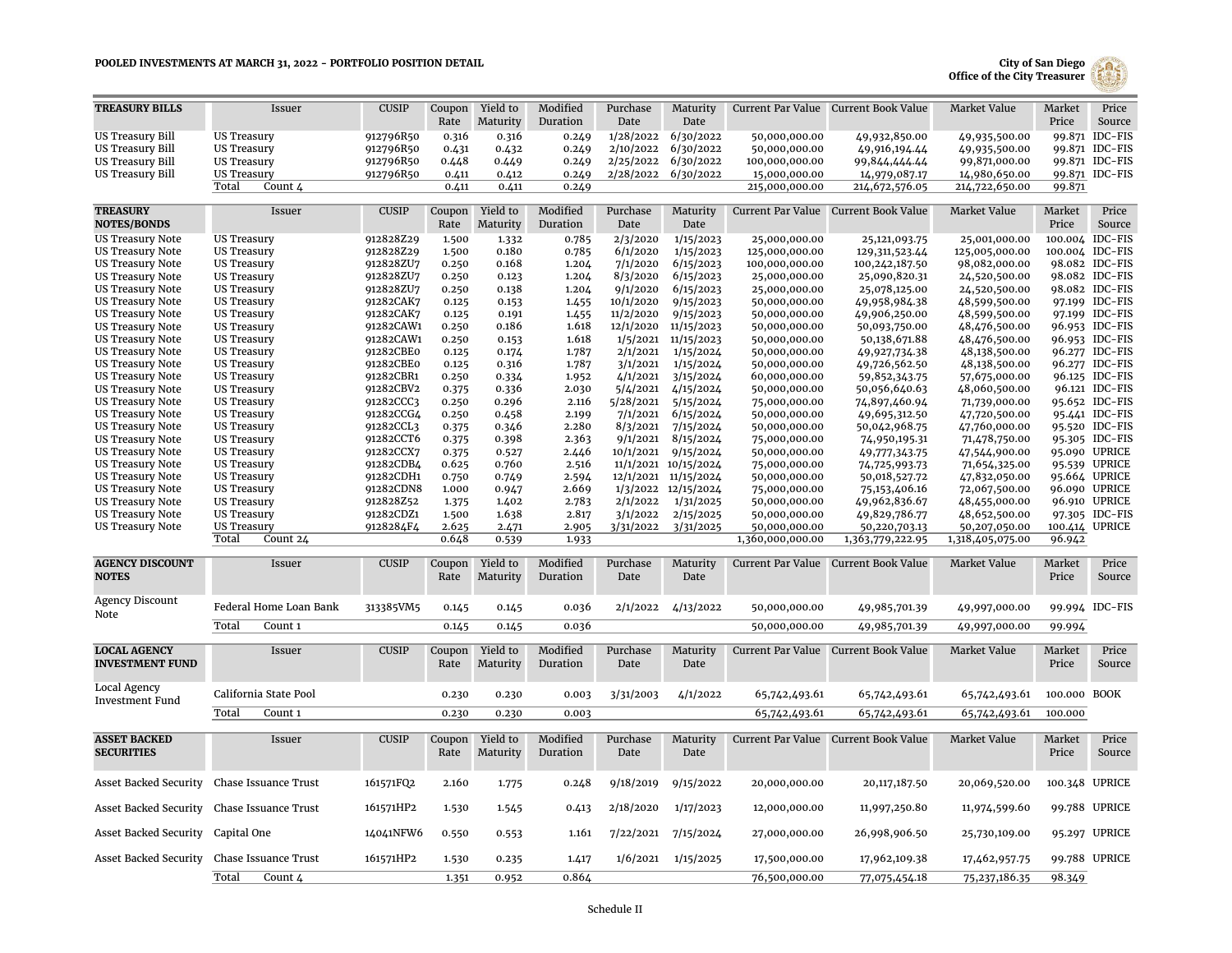

| <b>COMMERCIAL PAPER</b> | Issuer                                  | <b>CUSIP</b> | Coupon<br>Rate | Yield to<br>Maturity | Modified<br>Duration | Purchase<br>Date | Maturity<br>Date    |                  | Current Par Value Current Book Value | <b>Market Value</b> | Market<br>Price | Price<br>Source |
|-------------------------|-----------------------------------------|--------------|----------------|----------------------|----------------------|------------------|---------------------|------------------|--------------------------------------|---------------------|-----------------|-----------------|
|                         | US Bank Commercial Paper                |              |                |                      |                      |                  |                     |                  |                                      |                     |                 |                 |
| Commercial Paper        | Sweep                                   |              | 0.010          | 0.010                | 0.003                | 7/1/2019         | 4/1/2022            | 13,100,000.00    | 13,100,000.00                        | 13,100,000.00       | 100.000 BOOK    |                 |
| Commercial Paper        | <b>MUFG Bank Ltd NY</b>                 | 62479MD18    | 0.150          | 0.150                | 0.003                | 10/25/2021       | 4/1/2022            | 40,000,000.00    | 39,973,666.67                        | 40,000,000.00       |                 | 100.000 IDC-FIS |
| Commercial Paper        | <b>MUFG Bank Ltd NY</b>                 | 62479MD42    | 0.290          | 0.290                | 0.011                | 3/28/2022        | 4/4/2022            | 32,000,000.00    | 31,998,195.56                        | 31,999,653.33       |                 | 99.999 IDC-FIS  |
| Commercial Paper        | Toyota Motor Credit Corp.               | 89233HDV3    | 0.170          | 0.170                | 0.079                | 11/16/2021       | 4/29/2022           | 40,000,000.00    | 39,969,022.22                        | 39,995,955.56       |                 | 99.990 IDC-FIS  |
| Commercial Paper        | Credit Agricole CIB NY                  | 22533UED1    | 0.230          | 0.230                | 0.118                | 12/15/2021       | 5/13/2022           | 40,000,000.00    | 39,961,922.22                        | 39,993,933.33       |                 | 99.985 IDC-FIS  |
| Commercial Paper        | Sumitomo Mitsui Trust Bank<br><b>NY</b> | 86563HET3    | 0.250          | 0.250                | 0.156                | 11/22/2021       | 5/27/2022           | 40,000,000.00    | 39,948,333.33                        | 39,991,911.11       |                 | 99.980 IDC-FIS  |
| Commercial Paper        | Royal Bank of Canada NY                 | 78015DFA3    | 0.270          | 0.270                | 0.194                | 12/16/2021       | 6/10/2022           | 40,000,000.00    | 39,947,200.00                        | 39,932,000.00       |                 | 99.830 UPRICE   |
| Commercial Paper        | Skandi Enskilda Bank NY                 | 83050UFQ6    | 0.280          | 0.280                | 0.233                | 11/24/2021       | 6/24/2022           | 40,000,000.00    | 39,934,044.44                        | 39,920,000.00       |                 | 99.800 UPRICE   |
| Commercial Paper        | Rabobank NY                             | 21687BG13    | 0.270          | 0.270                | 0.252                | 12/16/2021       | 7/1/2022            | 40,000,000.00    | 39,940,900.00                        | 39,896,000.00       |                 | 99.740 UPRICE   |
| Commercial Paper        | ING US Funding LLC                      | 4497W1G18    | 0.370          | 0.371                | 0.252                | 1/19/2022        | 7/1/2022            | 50,000,000.00    | 49,916,236.11                        | 49,870,000.00       |                 | 99.740 UPRICE   |
| <b>Commercial Paper</b> | JP Morgan Securities                    | 46640QG13    | 0.630          | 0.631                | 0.252                | 2/28/2022        | 7/1/2022            | 35,000,000.00    | 34,924,662.50                        | 34,909,000.00       |                 | 99.740 UPRICE   |
| <b>Commercial Paper</b> | Landesbank Baden-<br>Württemberg        | 5148X1G15    | 0.290          | 0.290                | 0.252                | 1/5/2022         | 7/1/2022            | 50,000,000.00    | 49,928,708.33                        | 49,870,000.00       |                 | 99.740 UPRICE   |
| Commercial Paper        | Natixis NY                              | 63873KG84    | 0.280          | 0.280                | 0.271                | 11/24/2021       | 7/8/2022            | 40,000,000.00    | 39,929,688.89                        | 39,884,000.00       |                 | 99.710 UPRICE   |
| Commercial Paper        | Société Générale                        | 83369CGN8    | 0.350          | 0.351                | 0.309                | 12/15/2021       | 7/22/2022           | 40,000,000.00    | 39,914,833.33                        | 39,868,000.00       |                 | 99.670 UPRICE   |
| <b>Commercial Paper</b> | <b>BNP Paribas NY</b>                   | 09659CH35    | 0.325          | 0.326                | 0.342                | 1/3/2022         | 8/3/2022            | 50,000,000.00    | 49,904,305.56                        | 49,785,000.00       |                 | 99.570 UPRICE   |
| Commercial Paper        | <b>Barclays US</b>                      | 06742XE78    | 0.530          | 0.532                | 0.386                | 1/28/2022        | 8/19/2022           | 50,000,000.00    | 49,850,569.44                        | 49,760,000.00       |                 | 99.520 UPRICE   |
|                         | Count 16<br>Total                       |              | 0.308          | 0.309                | 0.211                |                  |                     | 640,100,000.00   | 639,142,288.60                       | 638,775,453.33      | 99.793          |                 |
| <b>CORPORATE</b>        | Issuer                                  | <b>CUSIP</b> | Coupon         | Yield to             | Modified             | Purchase         | Maturity            |                  | Current Par Value Current Book Value | <b>Market Value</b> | Market          | Price           |
| <b>MTN/BONDS</b>        |                                         |              | Rate           | Maturity             | Duration             | Date             | Date                |                  |                                      |                     | Price           | Source          |
|                         |                                         |              |                |                      |                      |                  |                     |                  |                                      |                     |                 |                 |
| Medium Term Note        | Intel Corp.                             | 458140BB5    | 2.350          | 3.216                | 0.112                | 5/11/2021        | 5/11/2022           | 13,156,000.00    | 13,044,713.88                        | 13,159,683.68       |                 | 100.028 IDC-FIS |
| Medium Term Note        | Intel Corp.                             | 458140BB5    | 2.350          | 2.317                | 0.112                | 5/11/2021        | 5/11/2022           | 5,756,000.00     | 5,757,877.60                         | 5,757,611.68        |                 | 100.028 IDC-FIS |
| Medium Term Note        | IBM Corp.                               | 459200JX0    | 2.850          | 2.041                | 0.118                | 5/13/2021        | 5/13/2022           | 10,000,000.00    | 10,079,636.36                        | 10,020,500.00       |                 | 100.205 IDC-FIS |
| Medium Term Note        | Eli Lilly & Co.                         | 532457BQ0    | 2.350          | 2.624                | 0.123                | 5/15/2021        | 5/15/2022           | 3,170,000.00     | 3,161,467.27                         | 3,174,818.40        |                 | 100.152 IDC-FIS |
| Medium Term Note        | Eli Lilly & Co.                         | 532457BQ0    | 2.350          | 2.060                | 0.123                | 5/15/2021        | 5/15/2022           | 4,710,000.00     | 4,723,440.63                         | 4,717,159.20        |                 | 100.152 IDC-FIS |
| Medium Term Note        | United Parcel Service, Inc.             | 911312BC9    | 2.350          | 2.628                | 0.126                | 5/16/2021        | 5/16/2022           | 8,000,000.00     | 7,978,166.00                         | 8,006,480.00        |                 | 100.081 IDC-FIS |
| Medium Term Note        | Home Depot Inc.                         | 437076BG6    | 2.625          | 2.343                | 0.170                | 6/1/2021         | 6/1/2022            | 10,000,000.00    | 10,027,683.90                        | 10,011,300.00       |                 | 100.113 IDC-FIS |
| Medium Term Note        | Oracle Corp.                            | 68389XAP0    | 2.500          | 2.687                | 0.533                |                  | 5/2/2019 10/15/2022 | 9,400,000.00     | 9,342,284.00                         | 9,429,422.00        |                 | 100.313 IDC-FIS |
| Medium Term Note        | Visa Inc.                               | 92826CAC6    | 2.800          | 2.567                | 0.696                |                  | 5/2/2019 12/14/2022 | 15,000,000.00    | 15,119,700.00                        | 15,115,500.00       |                 | 100.770 IDC-FIS |
| Medium Term Note        | <b>US Bank NA</b>                       | 90331HPF4    | 1.950          | 1.978                | 0.767                | 12/9/2019        | 1/9/2023            | 10,000,000.00    | 9,991,600.00                         | 10,028,500.00       |                 | 100.285 IDC-FIS |
| Medium Term Note        | Bank of America Corp.                   | 06051GEU9    | 3.300          | 2.201                | 0.770                | 10/2/2019        | 1/11/2023           | 12,487,000.00    | 12,918,176.11                        | 12,625,980.31       |                 | 101.113 IDC-FIS |
| Medium Term Note        | PepsiCo Inc.                            | 713448EY0    | 0.750          | 0.273                | 1.078                | 3/12/2021        | 5/1/2023            | 16,000,000.00    | 16,162,400.00                        | 15,775,840.00       |                 | 98.599 IDC-FIS  |
| Medium Term Note        | Apple Inc.                              | 037833AK6    | 2.400          | 1.884                | 1.071                | 10/2/2019        | 5/3/2023            | 8,895,000.00     | 9,053,331.00                         | 8,945,879.40        |                 | 100.572 IDC-FIS |
| Medium Term Note        | Apple Inc.                              | 037833AK6    | 2.400          | 0.314                | 1.071                | 9/18/2020        | 5/3/2023            | 9,338,000.00     | 9,846,734.24                         | 9,391,413.36        |                 | 100.572 IDC-FIS |
| Medium Term Note        | JP Morgan Chase & Co.                   | 46625HRL6    | 2.700          | 2.159                | 1.111                | 12/4/2019        | 5/18/2023           | 13,170,000.00    | 13,406,138.10                        | 13,225,972.50       |                 | 100.425 IDC-FIS |
| Medium Term Note        | Toyota Motor Credit Corp.               | 89236THF5    | 0.500          | 0.327                | 1.366                | 2/23/2021        | 8/14/2023           | 15,000,000.00    | 15,063,900.00                        | 14,642,850.00       |                 | 97.619 IDC-FIS  |
| Medium Term Note        | Bank of New York Mellon                 | 06406FAD5    | 2.200          | 2.011                | 1.359                | 11/4/2019        | 8/16/2023           | 17,842,000.00    | 17,964,217.70                        | 17,827,012.72       |                 | 99.916 IDC-FIS  |
| Medium Term Note        | PACCAR Financial Corp.                  | 69371RR24    | 0.350          | 0.389                | 1.831                | 2/2/2021         | 2/2/2024            | 10,000,000.00    | 9,988,400.00                         | 9,638,000.00        |                 | 96.380 IDC-FIS  |
| Medium Term Note        | Bank of New York Mellon                 | 06406RAS6    | 0.500          | 0.035                | 2.057                | 4/26/2021        | 4/26/2024           | 15,000,000.00    | 14,983,950.00                        | 14,371,800.00       |                 | 95.812 IDC-FIS  |
| Medium Term Note        | Amazon.com, Inc.                        | 023135BW5    | 0.450          | 0.499                | 2.103                | 5/12/2021        | 5/12/2024           | 5,000,000.00     | 4,992,700.00                         | 4,819,500.00        |                 | 96.390 UPRICE   |
|                         | Total<br>Count 20                       |              | 1.958          | 1.648                | 0.923                |                  |                     | 211,924,000.00   | 213,606,516.79                       | 210, 685, 223. 25   | 99.415          |                 |
|                         |                                         |              |                |                      |                      |                  | <b>Grand Total</b>  | 2,619,266,493.61 | 2,624,004,253.57                     | 2,573,565,081.54    |                 |                 |